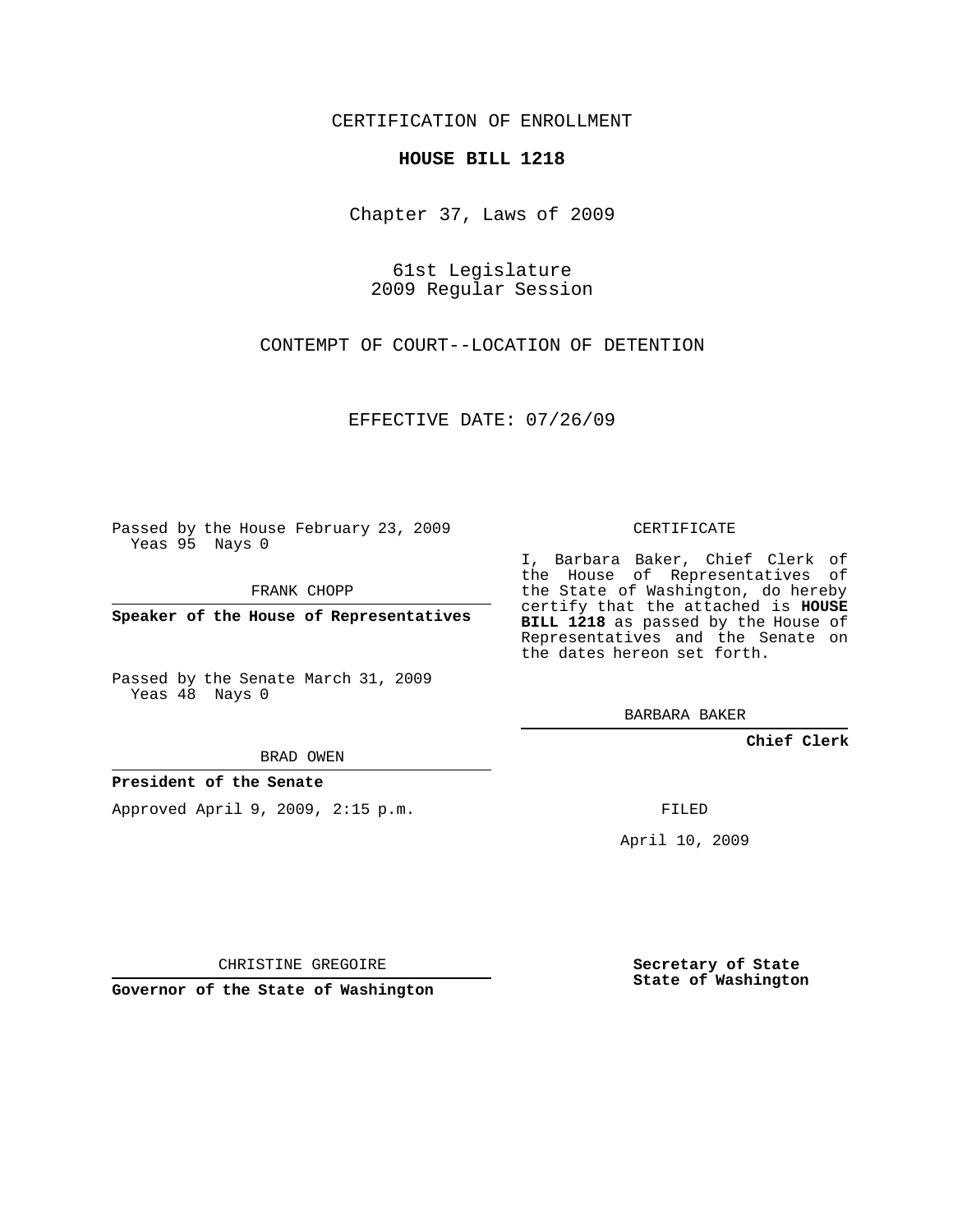## **HOUSE BILL 1218** \_\_\_\_\_\_\_\_\_\_\_\_\_\_\_\_\_\_\_\_\_\_\_\_\_\_\_\_\_\_\_\_\_\_\_\_\_\_\_\_\_\_\_\_\_

\_\_\_\_\_\_\_\_\_\_\_\_\_\_\_\_\_\_\_\_\_\_\_\_\_\_\_\_\_\_\_\_\_\_\_\_\_\_\_\_\_\_\_\_\_

Passed Legislature - 2009 Regular Session

**State of Washington 61st Legislature 2009 Regular Session By** Representatives Goodman, Klippert, O'Brien, Ross, Simpson, and Williams

Read first time 01/15/09. Referred to Committee on Judiciary.

1 AN ACT Relating to imprisonment for contempt of court cases; and amending RCW 7.21.040 and 7.21.050.

BE IT ENACTED BY THE LEGISLATURE OF THE STATE OF WASHINGTON:

 **Sec. 1.** RCW 7.21.040 and 1989 c 373 s 4 are each amended to read as follows:

 (1) Except as otherwise provided in RCW 7.21.050, a punitive sanction for contempt of court may be imposed only pursuant to this section.

 (2)(a) An action to impose a punitive sanction for contempt of court shall be commenced by a complaint or information filed by the prosecuting attorney or city attorney charging a person with contempt of court and reciting the punitive sanction sought to be imposed.

 (b) If there is probable cause to believe that a contempt has been committed, the prosecuting attorney or city attorney may file the information or complaint on his or her own initiative or at the request of a person aggrieved by the contempt.

 (c) A request that the prosecuting attorney or the city attorney commence an action under this section may be made by a judge presiding in an action or proceeding to which a contempt relates. If required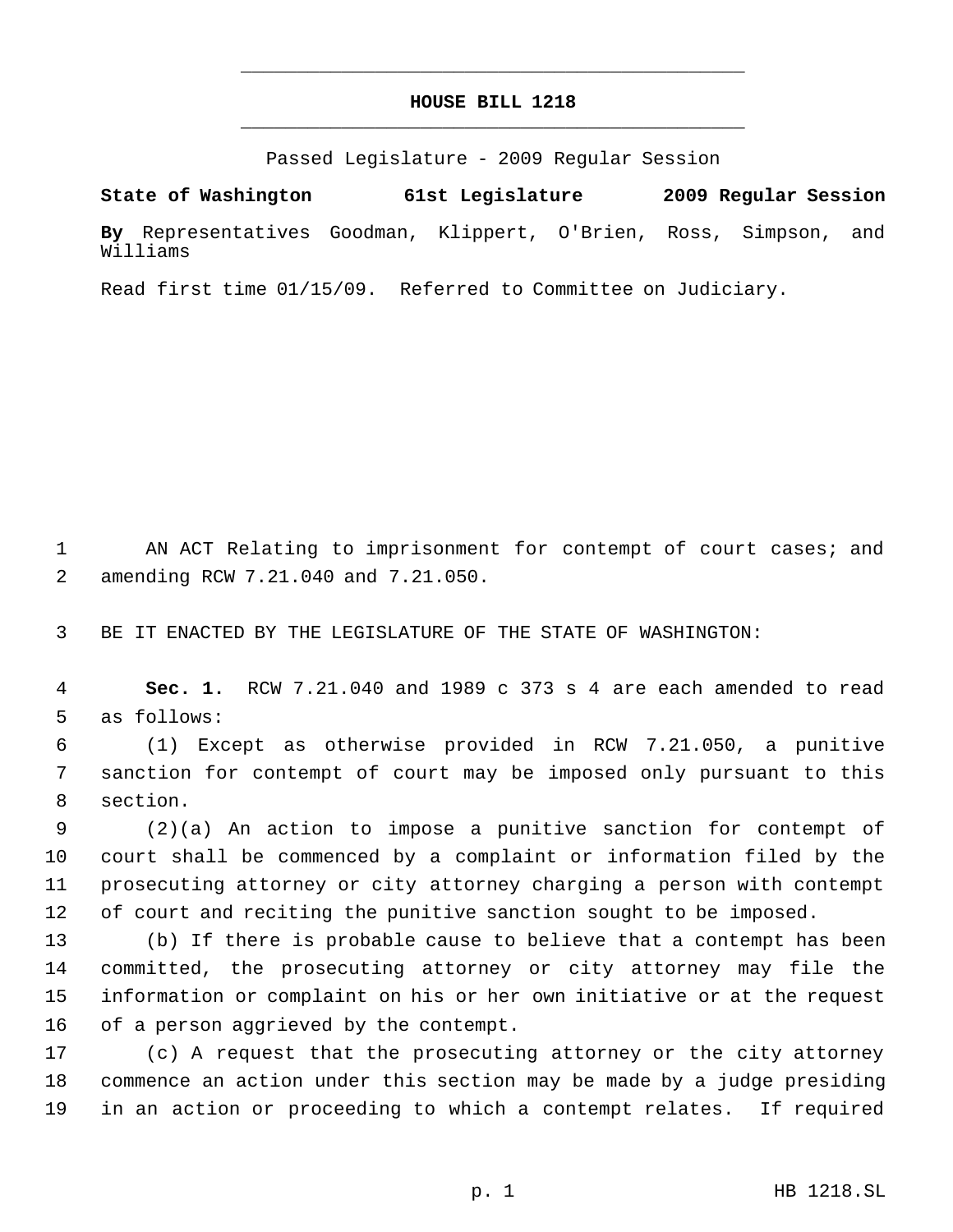for the administration of justice, the judge making the request may appoint a special counsel to prosecute an action to impose a punitive sanction for contempt of court.

 A judge making a request pursuant to this subsection shall be disqualified from presiding at the trial.

 (d) If the alleged contempt involves disrespect to or criticism of a judge, that judge is disqualified from presiding at the trial of the contempt unless the person charged consents to the judge presiding at the trial.

 (3) The court may hold a hearing on a motion for a remedial sanction jointly with a trial on an information or complaint seeking a punitive sanction.

 (4) A punitive sanction may be imposed for past conduct that was a contempt of court even though similar present conduct is a continuing contempt of court.

 (5) If the defendant is found guilty of contempt of court under this section, the court may impose for each separate contempt of court 18 a fine of not more than five thousand dollars or imprisonment ((in the 19 county jail)) for not more than one year, or both.

 **Sec. 2.** RCW 7.21.050 and 1989 c 373 s 5 are each amended to read as follows:

 (1) The judge presiding in an action or proceeding may summarily impose either a remedial or punitive sanction authorized by this chapter upon a person who commits a contempt of court within the courtroom if the judge certifies that he or she saw or heard the contempt. The judge shall impose the sanctions immediately after the contempt of court or at the end of the proceeding and only for the purpose of preserving order in the court and protecting the authority and dignity of the court. The person committing the contempt of court shall be given an opportunity to speak in mitigation of the contempt unless compelling circumstances demand otherwise. The order of contempt shall recite the facts, state the sanctions imposed, and be signed by the judge and entered on the record.

 (2) A court, after a finding of contempt of court in a proceeding under subsection (1) of this section may impose for each separate contempt of court a punitive sanction of a fine of not more than five 37 hundred dollars or imprisonment ((in the county jail)) for not more